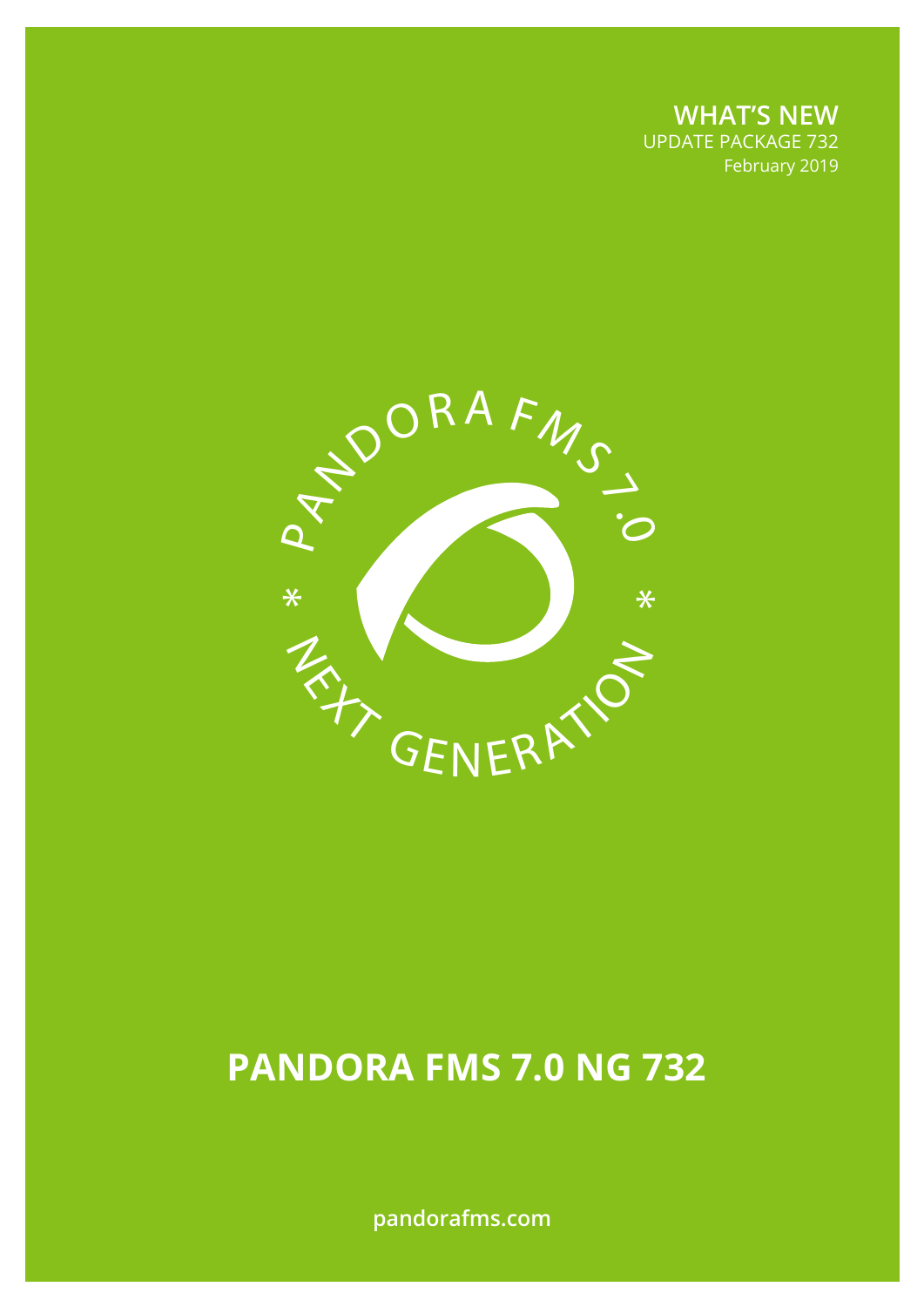

## NEW FEATURES AND IMPROVEMENTS

#### **Discovery Pandora FMS: simplifying monitoring**

In the last release, several changes were made in Pandora FMS address management (IPAM); in this update a new functionality has arrived: Discovery. Its objective is to improve different applications of the Pandora FMS console, besides including and reducing the complexity for the user.

| <b>PANDORAFMS</b><br>E D D D                                     |                                                      | Enter keywords to search<br>$\star$ | $\circ$ $\circ$ $\circ$ $\circ$<br>$\alpha$ | $\bullet$ (admin)<br>$\circ$ |
|------------------------------------------------------------------|------------------------------------------------------|-------------------------------------|---------------------------------------------|------------------------------|
| Monitoring                                                       | <b>DISCOVER</b>                                      |                                     |                                             |                              |
| Topology maps<br>圖<br>Reporting                                  |                                                      |                                     |                                             |                              |
| $\blacktriangleright$ Events<br>Β<br>Workspace                   | $\checkmark$ $=$<br>$\checkmark$ =<br>$\checkmark$ = |                                     |                                             |                              |
| $\mathbf{\hat{x}}$ Tools<br>Discovery<br>А<br><b>a</b> Resources | <b>Task list</b>                                     | <b>Applications</b>                 | Cloud                                       |                              |
| $\boxed{\blacksquare}$ Profiles<br>Configuration                 | $, -$<br>$x \rightarrow$                             | $\circ$                             |                                             |                              |
| $\blacksquare$<br>Alerts<br>$\blacktriangleright$ Events         | $\overline{\phantom{a}}$<br><b>Console Tasks</b>     | <b>Host &amp; Devices</b>           |                                             |                              |
| ₿<br>Servers<br><b>to</b> Setup                                  |                                                      |                                     |                                             |                              |
| $\prod$ Admin tools<br>$\mathbf{e}_{\mathbf{e}}$ Links           |                                                      |                                     |                                             |                              |
| Update manager                                                   |                                                      |                                     |                                             |                              |

Discovery will improve and increase its uses as new updates are released. The most important applications introduced in this release are:

- **New system notifications** system focused on relevant checks of Pandora FMS console, license, database, server status, etc. These can be configured by the administrator, and by the users that receive them.
- **Improvement in the events system** with a new information management mode, where it will be grouped in a single event, being able to show only the relevant data.
- **Discovery Host and Devices Net Scan**: new network recognition system that replaces the Recon Tasks, has improved both performance and handling.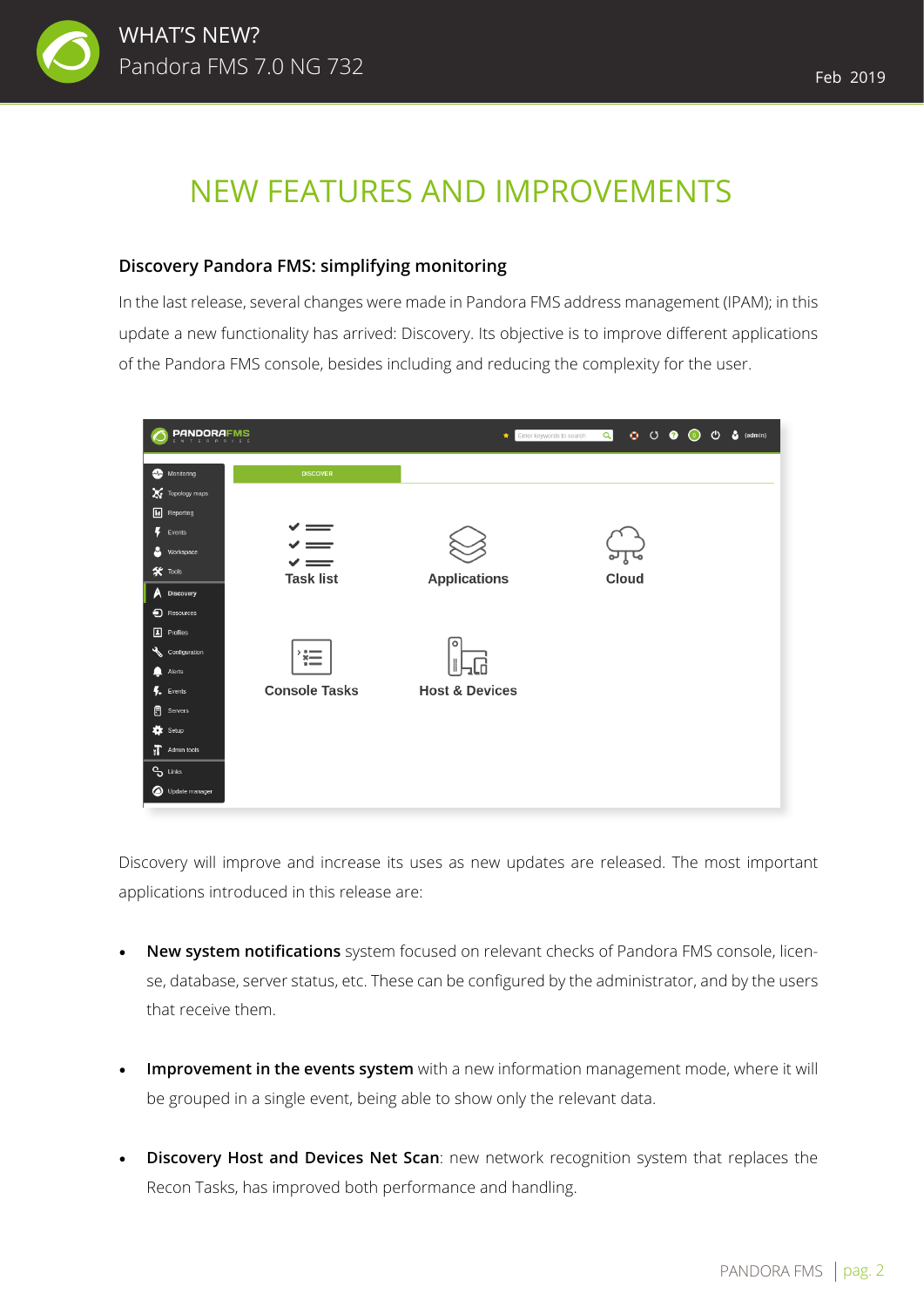

- **Discovery Cron Jobs**: new Cron Jobs system to operate without assistance on a specific frequency.
- **Discovery Cloud AWS**: new Amazon AWS EC2 monitoring system, with which the most relevant information of an EC2 infrastructure can be seen.



**Discovery Applications**: central wizards for the configuration of monitoring plugins through Discovery, in this first version only VMware monitoring will be deployed.

|                          | <b>DISCOVER</b>    |                                           |
|--------------------------|--------------------|-------------------------------------------|
| <b>APPLICATION</b>       | <b>VMWARE BASE</b> | VMWARE DETAILED                           |
| <b>Task name</b>         |                    | Vmware scan task                          |
| Discovery server *       |                    | pandorafms v                              |
| Group *                  |                    | VMware                                    |
| V-Center IP              |                    | vcenter.artica.lab                        |
| Datacenter name          |                    | ha-datacenter                             |
| Datacenter user          |                    | admin                                     |
| Password                 |                    |                                           |
| <b>Encrypt passwords</b> |                    |                                           |
| Interval *               |                    | 5 minutes<br>Defined $\blacktriangledown$ |

**Discovery Task List**: menu where it will be possible to observe all the ongoing tasks of the Discovery system.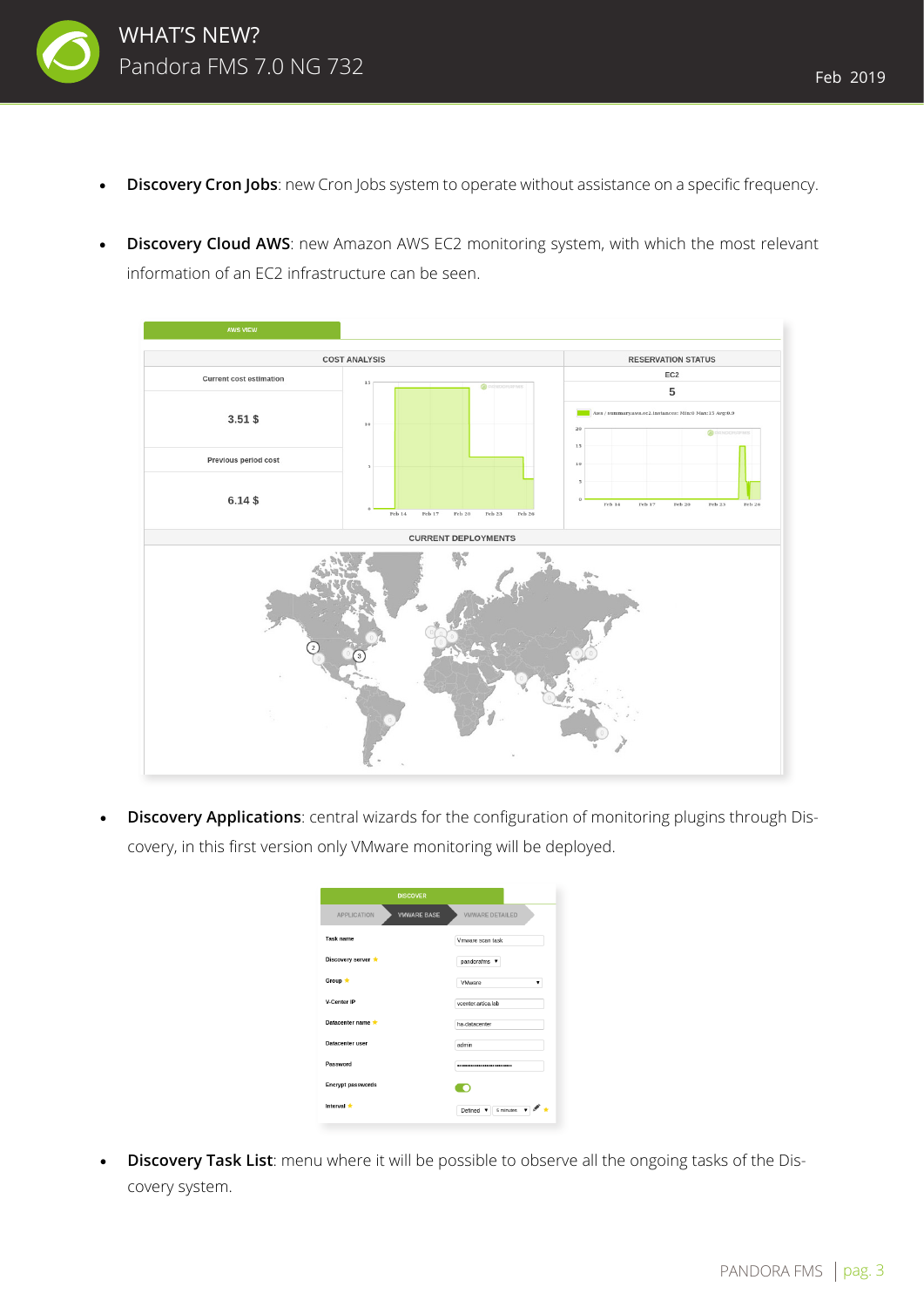

When configuring remote modules, having to enter information about the same agent several times can quickly become monotonous (e.g. an SNMP community string). Custom field macros allow you to use agent custom fields as macros for certain module configuration options.

#### **Compatibility SNMP v3 to the SNMP Enterprise server**

Up to this release 732, SNMP v3 checks were performed via the network server, which resulted in long server delays if a large number of checks were run. With the update, a new functionality has been implemented to reduce these delays in the network server through SNMP v3 checks on the SNMP Enterprise server.

#### **Synchronization of server plugins**

In this update, a synchronization of server plugins between the Metaconsole and the nodes has been incorporated.

### **Other improvements**

**\*** In the past Release, the execution of responses in events was introduced in a massive way; in this update it has been improved by increasing the maximum number of responses (before, the maximum number was 10) and a macro with the user ID has been introduced, so that it is possible to know who executes the responses.

**\*** The creation of PDF reports has been improved in order to make their visualization much clearer and more understandable. From this update, it will be possible to put tables inside other tables with greater clarity, and in addition, no table will be cut when changing pages.

**\*** A default tree view of services has been added to the service view, which makes it easier to see the status of the branches without having to go inside each service.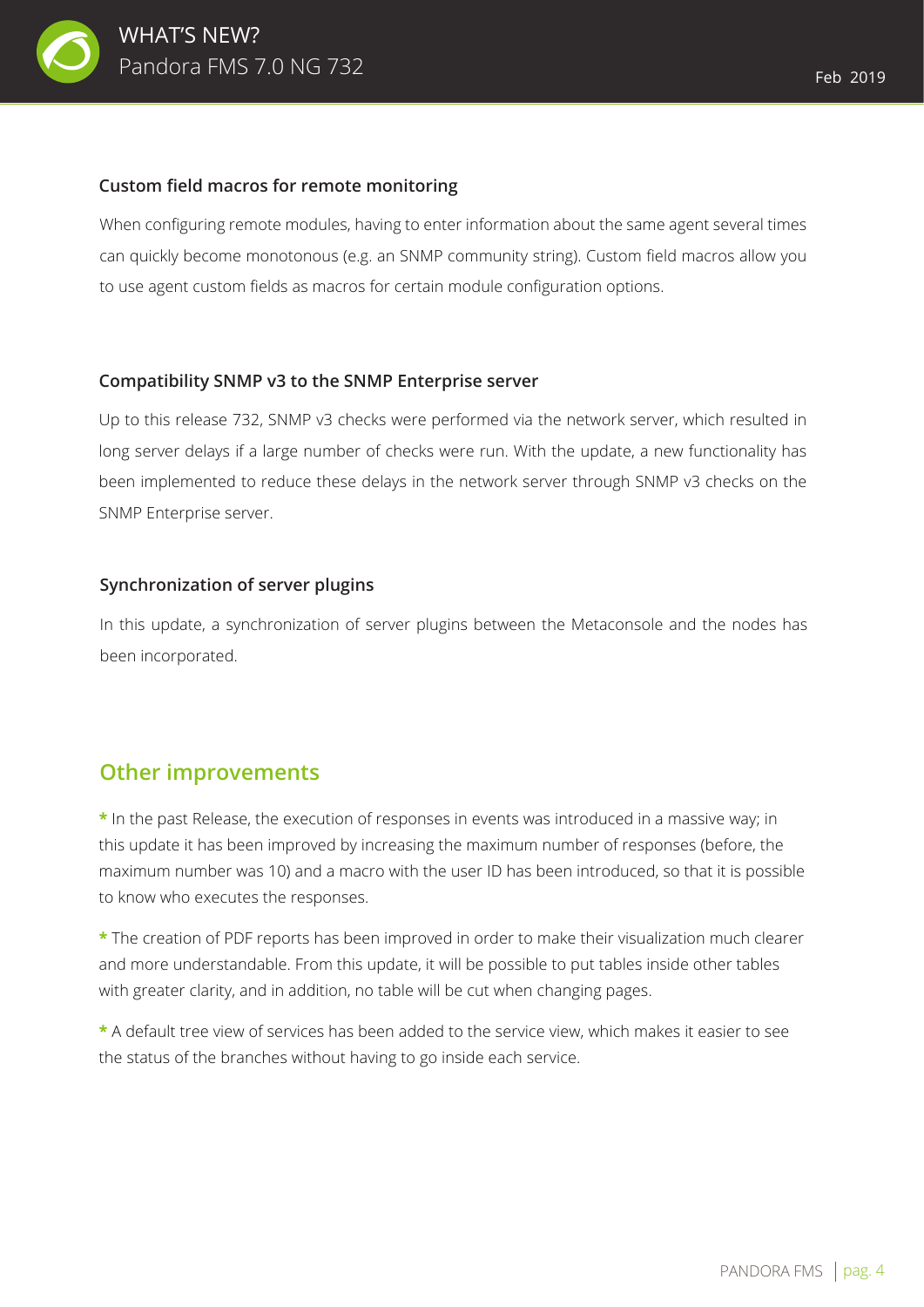

| $\bullet$<br><b>MONITORING » SERVICES</b>                                       | $\frac{1}{2}$<br>国<br>Q |
|---------------------------------------------------------------------------------|-------------------------|
| 0                                                                               |                         |
| $\overline{\mathbb{B}}$ $\bullet$ $\overline{\mathbb{B}}$ service_1 (1 : 0 : 0) |                         |
| $\overline{E}$ $\overline{B}$ service 2 (o : 1 : 3)                             |                         |
| $\overline{\bullet}$ $\bullet$ $\overline{\bullet}$ pandoralms (11 : 11)        |                         |
| <b>DE X</b> 101 Agents_Unknown                                                  |                         |
| → 图 反 101 Database Maintenance                                                  |                         |
| → ■                   Execution_Time                                            |                         |
| DE E 101 FreeDisk_SpoolDir                                                      |                         |
| <b>DE X</b> 101 Free_RAM                                                        |                         |
| → ■ 文 101 Queued_Modules                                                        |                         |
| • I E 101 4 service_3_service                                                   |                         |
| $\bullet$   $\boxtimes$ 101 $\clubsuit$ service 3_service                       |                         |
| • II. <b>IC</b> 101 <b>C</b> service_3_SLA_service                              |                         |
|                                                                                 |                         |
| $\bullet$ $\blacksquare$ $\boxtimes$ $\blacksquare$ Status                      |                         |
| - ■                   System_Load_AVG                                           |                         |
| <b>CPU Load</b>                                                                 |                         |
| <b>CPU IOWait</b>                                                               |                         |
| <sup></sup> ● F Memory_Used                                                     |                         |
| <b>Base</b> service_3                                                           |                         |
| $\overline{B}$ $\overline{B}$ service_4 (0 : 1 : 0)                             |                         |
|                                                                                 | Create service          |

**\*** A new script has been introduced to improve the synchronization between Pandora FMS HA nodes that makes possible to automatically synchronize the slave nodes with the master node.

## **Troubleshooting**

**\*** Fixed a bug in the creation of the widget type "Agent/module view" in the dashboards by which the widget was not loaded once configured.

**\*** Fixed an error that did not show the active remote agent configuration in the agent view of the policies.

**\*** Fixed a recursive bug when deleting a secondary group in an agent.

**\*** Fixed a problem with double authentication so it will no longer appear in the user edition, even if it was not enabled in the system.

**\*** Fixed an event filtering error that ran automatically when no filter was configured.

**\*** Fixed a problem of module filtering by tag in the mass edition view of modules, which did not work properly.

**\*** Fixed a bug in the Update Manager of the OpenSource version that made it impossible to update online.